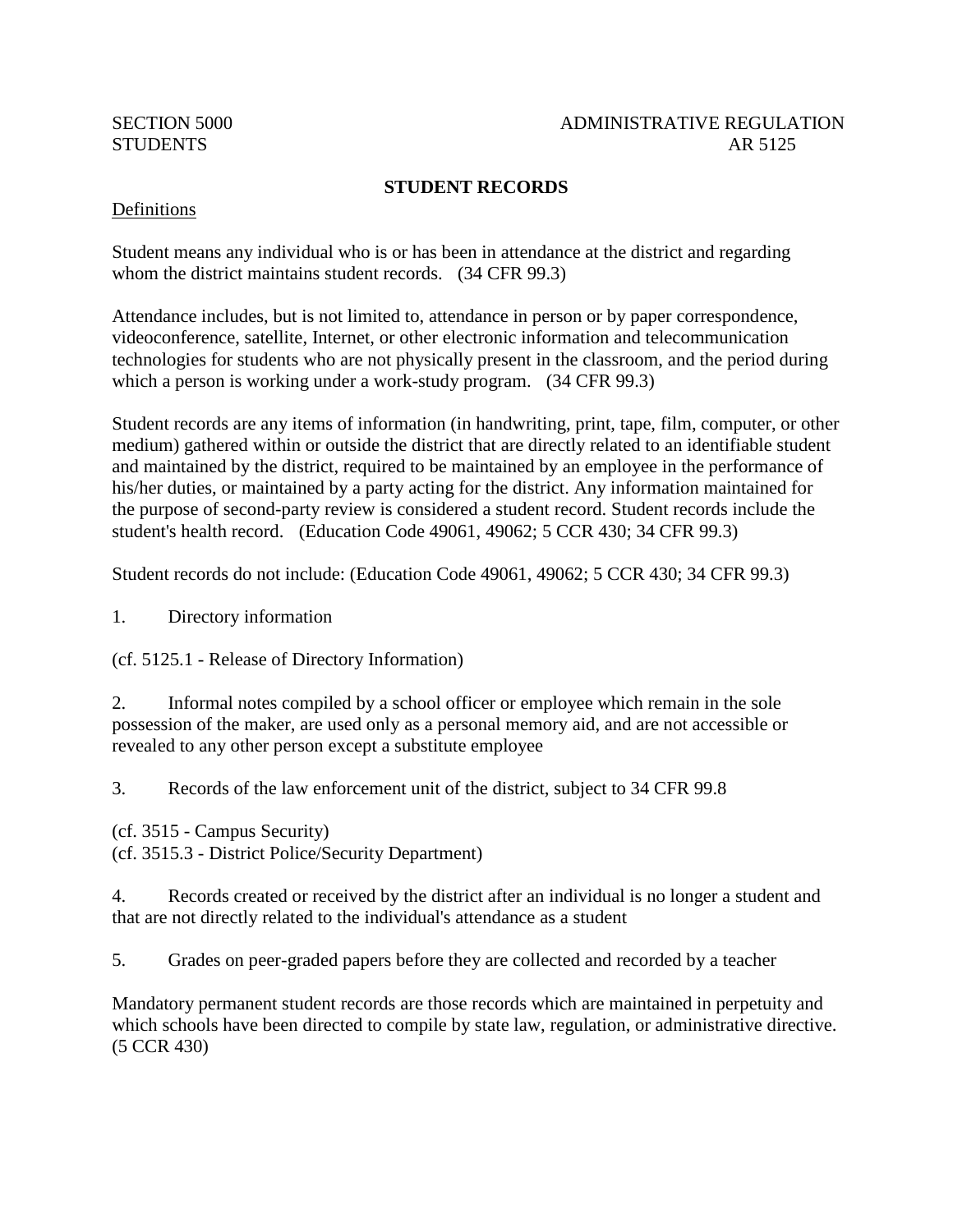Mandatory interim student records are those records which the schools are directed to compile and maintain for specified periods of time and are then destroyed in accordance with state law, regulation, or administrative directive. (5 CCR 430)

Permitted student records are those records having clear importance only to the current educational process of the student. (5 CCR 430)

Disclosure means to permit access to, or the release, transfer, or other communication of, personally identifiable information contained in student records to any party, except the party that provided or created the record, by any means including oral, written, or electronic. (34 CFR 99.3)

Access means a personal inspection and review of a record or an accurate copy of a record, or receipt of an accurate copy of a record or an oral description or communication of a record, and a request to release a copy of any record. (Education Code 49061)

Personally identifiable information includes, but is not limited to: (34 CFR 99.3)

- 1. The student's name
- 2. The name of the student's parent/guardian or other family members
- 3. The address of the student or student's family

4. A personal identifier, such as the student's social security number, student number, or biometric record (e.g., fingerprints, retina and iris patterns, voiceprints, DNA sequence, facial characteristics, and handwriting)

5. Other indirect identifiers, such as the student's date of birth, place of birth, and mother's maiden name

6. Other information that, alone or in combination, is linked or linkable to a specific student that would allow a reasonable person in the school community, who does not have personal knowledge of the relevant circumstances, to identify the student with reasonable certainty

7. Information requested by a person who the district reasonably believes knows the identity of the student to whom the student record relates

Adult student is a person who is or was enrolled in school and who is at least 18 years of age. (5 CCR 430)

Parent/guardian means a natural parent, an adopted parent, legal guardian, surrogate parent, or foster parent. (Education Code 49061, 56050, 56055)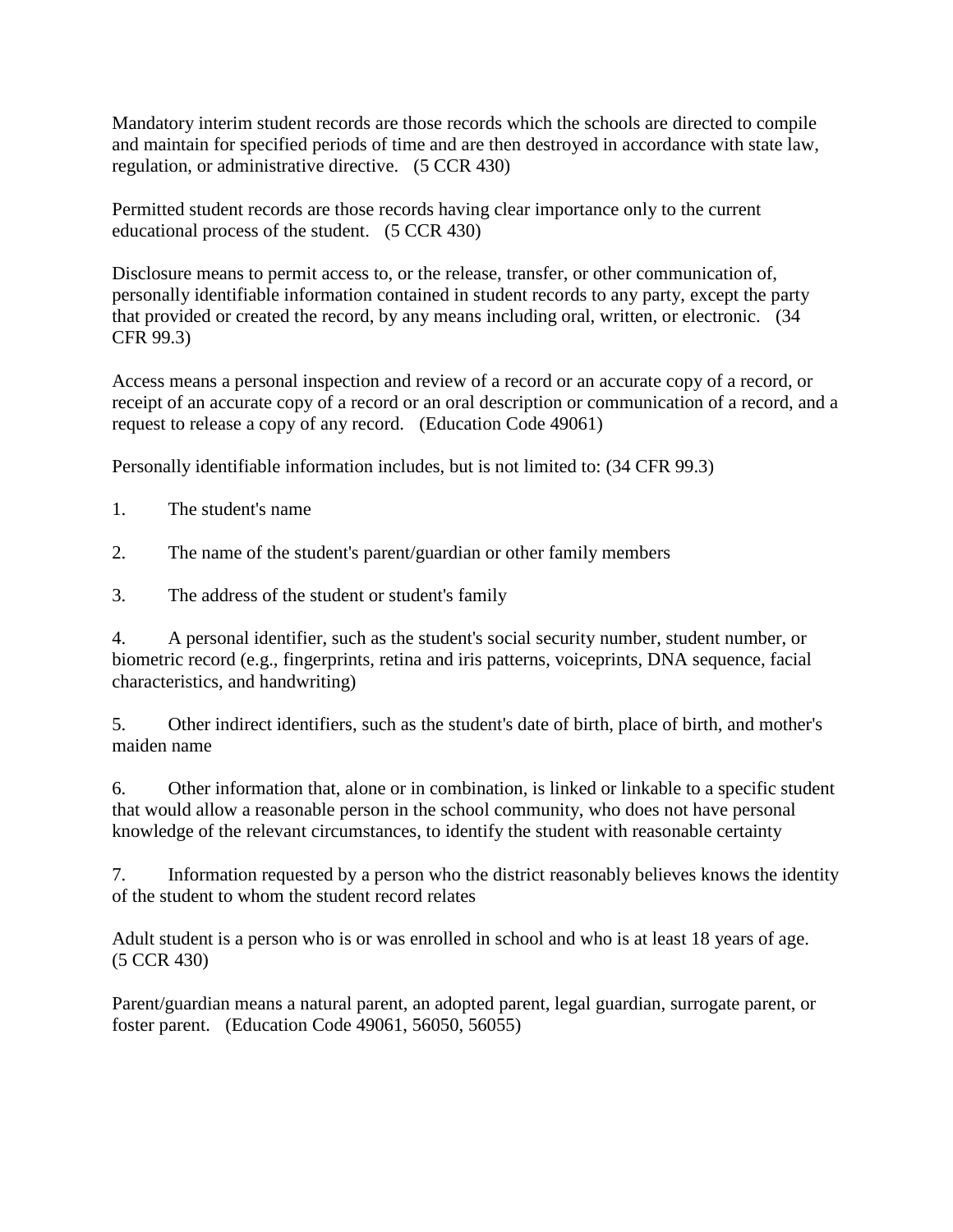Legitimate educational interest is an interest held by any school official, employee, contractor, or consultant whose duties, responsibilities, or contractual obligations to the district, whether routine or as a result of special circumstances, require him/her to have access to student records.

School officials and employees are officials or employees whose duties and responsibilities to the district, whether routine or as a result of special circumstances, require that they have access to student records.

Contractor or consultant is anyone with a formal written agreement or contract with the district regarding the provision of services or functions outsourced to him/her by the district. Contractor or consultant shall not include a volunteer or other party. (Education Code 49076)

Custodian of records is the employee responsible for the security of student records maintained by the district and for devising procedures for assuring that access to such records is limited to authorized persons. (5 CCR 433)

County placing agency means the county social service department or county probation department. (Education Code 49061)

The Superintendent of designee shall avoid the disclosure of information that might indicate a student's or family's citizenship or immigration status if the disclosure is not authorized by Family Educational Rights and Privacy Act (FERPA).

Persons Granted Absolute Access

In accordance with law, absolute access to any student records shall be granted to:

1. Parents/guardians of students younger than age 18 years, including the parent who is not the student's custodial parent (Education Code 49069; Family Code 3025)

2. An adult student, or a student under the age of 18 years who attends a postsecondary institution, in which case the student alone shall exercise rights related to his/her student records and grant consent for the release of records (34 CFR 99.3, 99.5)

3. Parents/guardians of an adult student with disabilities who is age 18 years or older and has been declared incompetent under state law (Education Code 56041.5)

(cf. 6159 - Individualized Education Program)

Access for Limited Purpose/Legitimate Educational Interest

The following persons or agencies shall have access to those particular records that are relevant to their legitimate educational interest or other legally authorized purpose:

1. Parents/guardians of a student age 18 or older who is a dependent child as defined under 26 USC 152 (Education Code 49076; 34 CFR 99.31)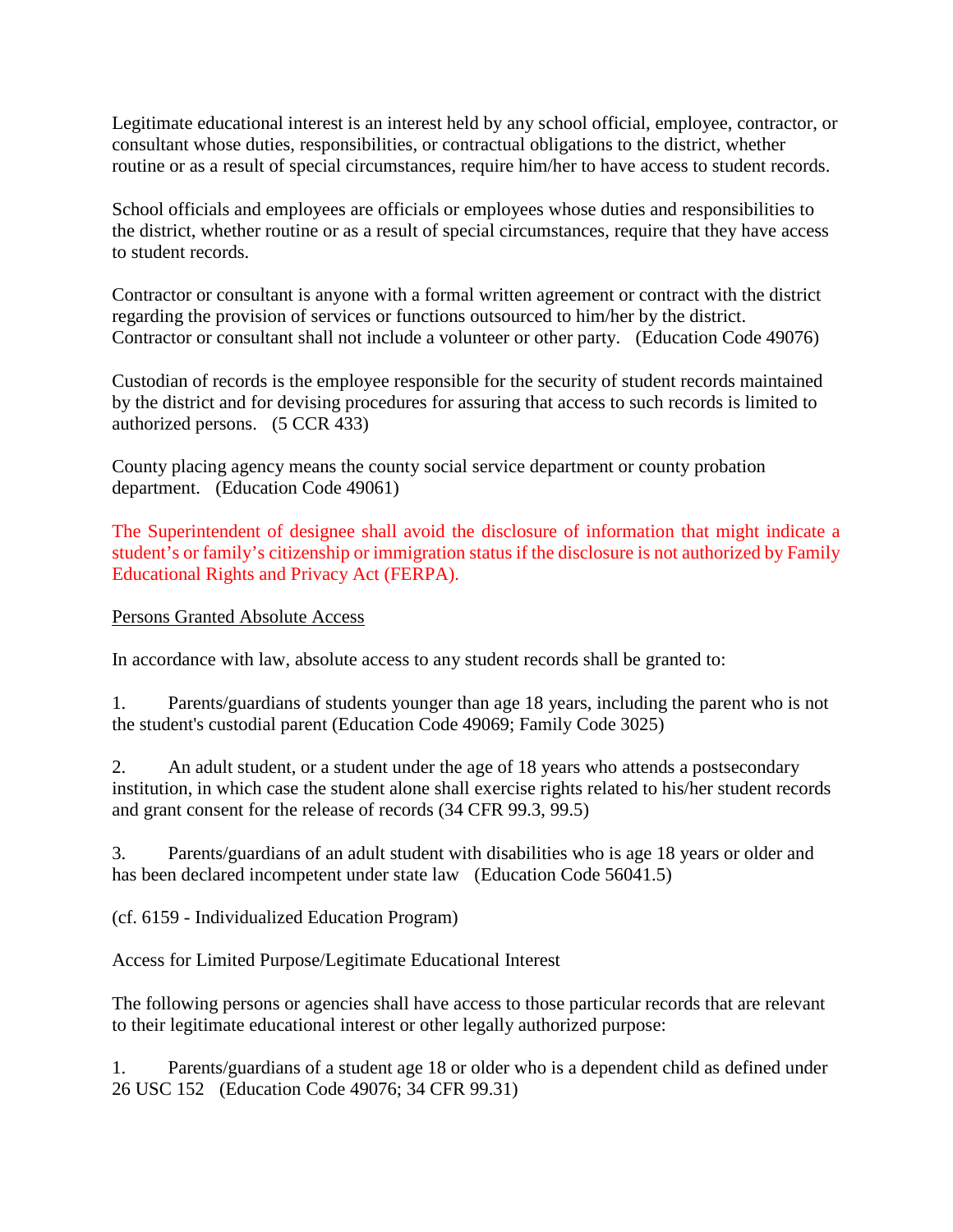2. Students who are age 16 or older or who have completed the 10th grade (Education Code 49076; 34 CFR 99.31)

3. School officials and employees, consistent with the definition provided in the section "Definitions" above (Education Code 49076; 34 CFR 99.31)

4. Members of a school attendance review board (SARB) who are authorized representatives of the district and any volunteer aide age 18 or older who has been investigated, selected, and trained by the SARB to provide follow-up services to a referred student (Education Code 49076)

(cf. 5113.1 - Chronic Absence and Truancy) (cf. 5113.12 - District School Attendance Review Board)

5. Officials and employees of other public schools, school systems, or postsecondary institutions where the student intends or is directed to enroll, including local, county, or state correctional facilities where educational programs leading to high school graduation are provided, or where the student is already enrolled, as long as the disclosure is for purposes related to the student's enrollment or transfer (Education Code 49076; 34 CFR 99.31)

Unless the annual parent/guardian notification issued pursuant to Education Code 48980 includes a statement that the district may disclose students' personally identifiable information to officials of another school, school system, or postsecondary institution where the student seeks or intends to enroll, the Superintendent or designee shall, when such a disclosure is made, make a reasonable attempt to notify the parent/guardian or adult student at his/her last known address, provide a copy of the record that is disclosed, and give the parent/guardian or adult student an opportunity for a hearing to challenge the record. (34 CFR 99.34)

6. The Student Aid Commission, to provide the grade point average (GPA) of all district students in grade 12 and, when requested, verification of high school graduation or its equivalent of all students who graduated in the prior academic year, for use in the Cal Grant postsecondary financial aid program. However, such information shall not be submitted when students opt out or are permitted by the rules of the Student Aid Commission to provide test scores in lieu of the GPA. (Education Code 69432.9, 69432.92)

No later than October 15 each year, the Superintendent or designee shall notify each student in grade 12, and his/her parents/guardians if the student is under age 18 years, that the student's GPA will be forwarded to the Student Aid Commission unless he/she opts out within a period of time specified in the notice, which shall not be less than 30 days. (Education Code 69432.9)

Students' social security numbers shall not be included in the submitted information unless the Student Aid Commission deems it necessary to complete the financial aid application and the Superintendent or designee obtains permission from the student's parent/guardian, or from the adult student, to submit the social security number. (Education Code 69432.9)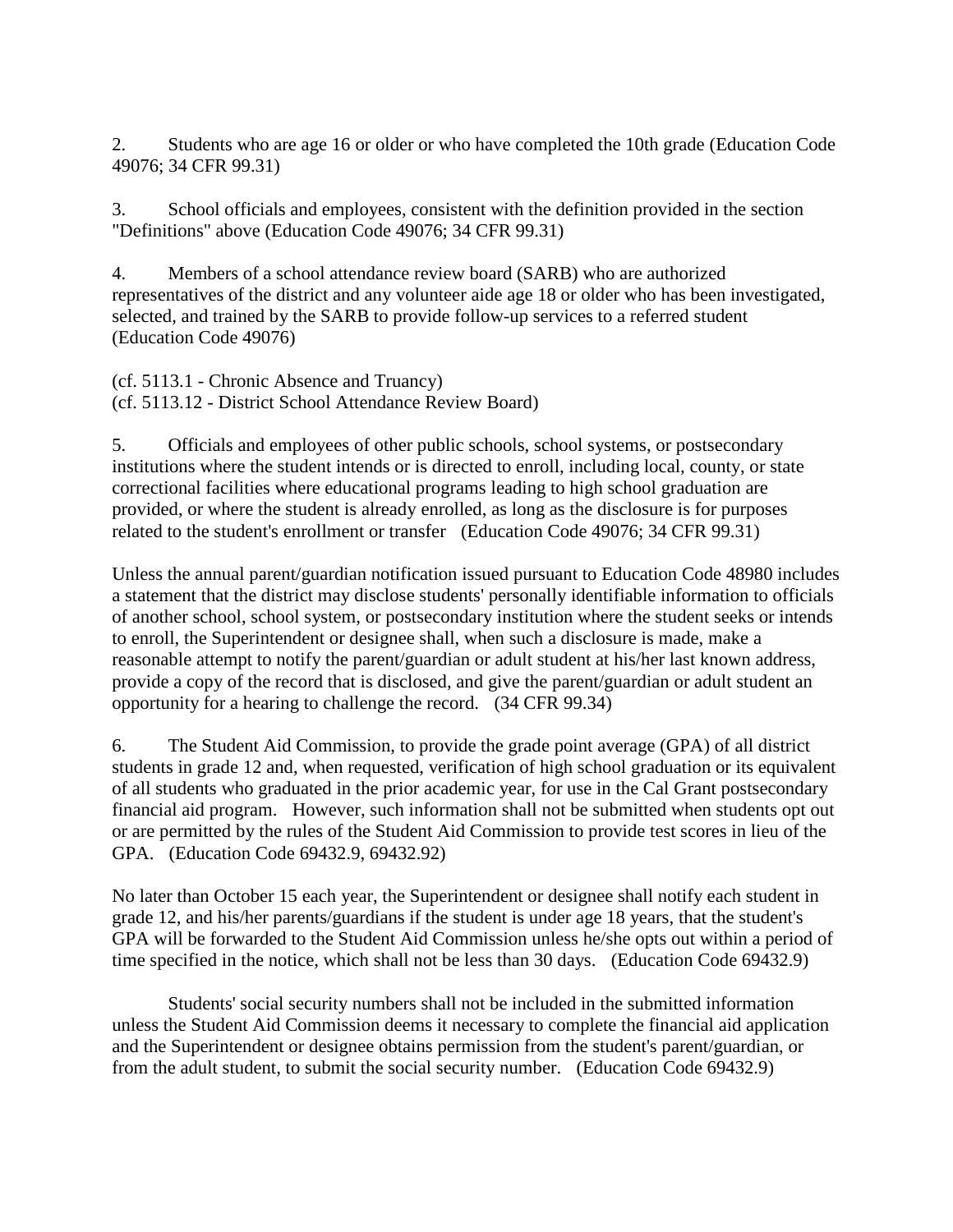7. Federal, state, and local officials, as needed for an audit, evaluation, or compliance activity related to a state or federally funded education program and in accordance with a written agreement developed pursuant to 34 CFR 99.35 (Education Code 49076; 34 CFR 99.3, 99.31, 99.35)

8. Any county placing agency acting as an authorized representative of a state or local educational agency which is required to audit or evaluate a state or federally supported education program pursuant to item #7 above (Education Code 49076)

9. Any person, agency, or organization authorized in compliance with a court order or lawfully issued subpoena (Education Code 49077; 5 CCR 435; 34 CFR 99.31)

Unless otherwise instructed by the court, the Superintendent or designee shall, prior to disclosing a record pursuant to a court order or subpoena, give the parent/guardian or adult student at least three days' notice of the name of the requesting agency and the specific record requested, if lawfully possible within the requirements of the judicial order. (Education Code 49077; 5 CCR 435; 34 CFR 99.31)

10. Any district attorney who is participating in or conducting a truancy mediation program or participating in the presentation of evidence in a truancy petition (Education Code 49076)

11. A district attorney's office for consideration against a parent/guardian for failure to comply with compulsory education laws (Education Code 49076)

12. Any probation officer, district attorney, or counsel of record for a minor student for the purposes of conducting a criminal investigation or an investigation in regards to declaring the minor student a ward of the court or involving a violation of a condition of probation, subject to evidentiary rules specified in Welfare and Institutions Code 701 (Education Code 49076)

When disclosing records for these purposes, the Superintendent or designee shall obtain written certification from the recipient of the records that the information will not be disclosed to another party without prior written consent of the student's parent/guardian or the holder of the student's educational rights, unless specifically authorized by state or federal law. (Education Code 49076)

13. Any judge or probation officer for the purpose of conducting a truancy mediation program for a student or for the purpose of presenting evidence in a truancy petition pursuant to Welfare and Institutions Code 681 (Education Code 49076)

In such cases, the judge or probation officer shall certify in writing to the Superintendent or designee that the information will be used only for truancy purposes. Upon releasing student information to a judge or probation officer, the Superintendent or designee shall inform, or provide written notification to, the student's parent/guardian within 24 hours. (Education Code 49076)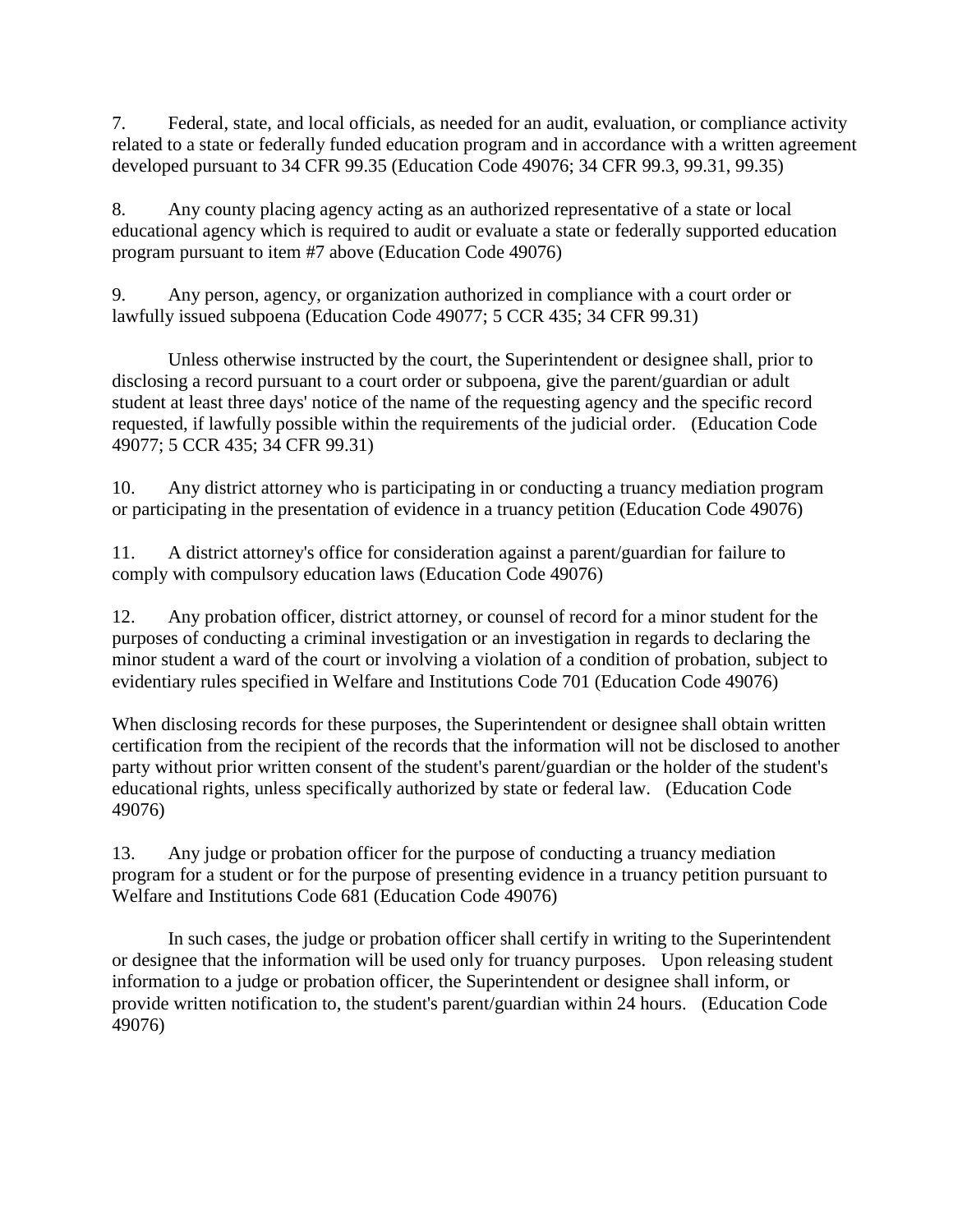14. A foster family agency with jurisdiction over a currently enrolled or former student; short-term residential treatment program staff responsible for the education or case management of a student; or a caregiver who has direct responsibility for the care of a student, including a certified or licensed foster parent, an approved relative or nonrelated extended family member, or a resource family, as defined (Education Code 49076)

Such individuals shall have access to the student's current or most recent records of grades, transcripts, attendance, discipline, online communication on platforms established by schools for students and parents/guardians, and any individualized education program or Section 504 plan developed and maintained by the district (Education Code 49069.3)

(cf. 6164.6 - Identification and Education Under Section 504) (cf. 6173.1 - Education for Foster Youth)

15. A student age 14 years or older who is both a homeless student and an unaccompanied minor as defined in 42 USC 11434a (Education Code 49076)

(cf. 6173 - Education for Homeless Children)

16. An individual who completes items #1-4 of the caregiver's authorization affidavit pursuant to Family Code 6552 and signs the affidavit for the purpose of enrolling a minor in school (Education Code 49076)

17. A caseworker or other representative of a state or local child welfare agency or tribal organization that has legal responsibility for the care and protection of a student, provided that the information is directly related to providing assistance to address the student's educational needs (Education Code 49076; 20 USC 1232(g))

18. Appropriate law enforcement authorities, in circumstances where Education Code 48902 requires that the district provide special education and disciplinary records of a student with disabilities who is suspended or expelled for committing an act violating Penal Code 245 (Education Code 48902, 49076)

When disclosing such records, the Superintendent or designee shall obtain written certification by the recipient of the records as described in item #12 above. (Education Code 49076)

19. Designated peace officers or law enforcement agencies in cases where the district is authorized by law to assist law enforcement in investigations of suspected criminal conduct or kidnapping and a written parental consent, lawfully issued subpoena, or court order is submitted to the district, or information is provided to it indicating that an emergency exists in which the student's information is necessary to protect the health or safety of the student or other individuals (Education Code 49076.5; 34 CFR 99.1-99.67)

In such cases, the Superintendent or designee shall provide information about the identity and location of the student as it relates to the transfer of that student's records to another public school district or California private school. (Education Code 49076.5)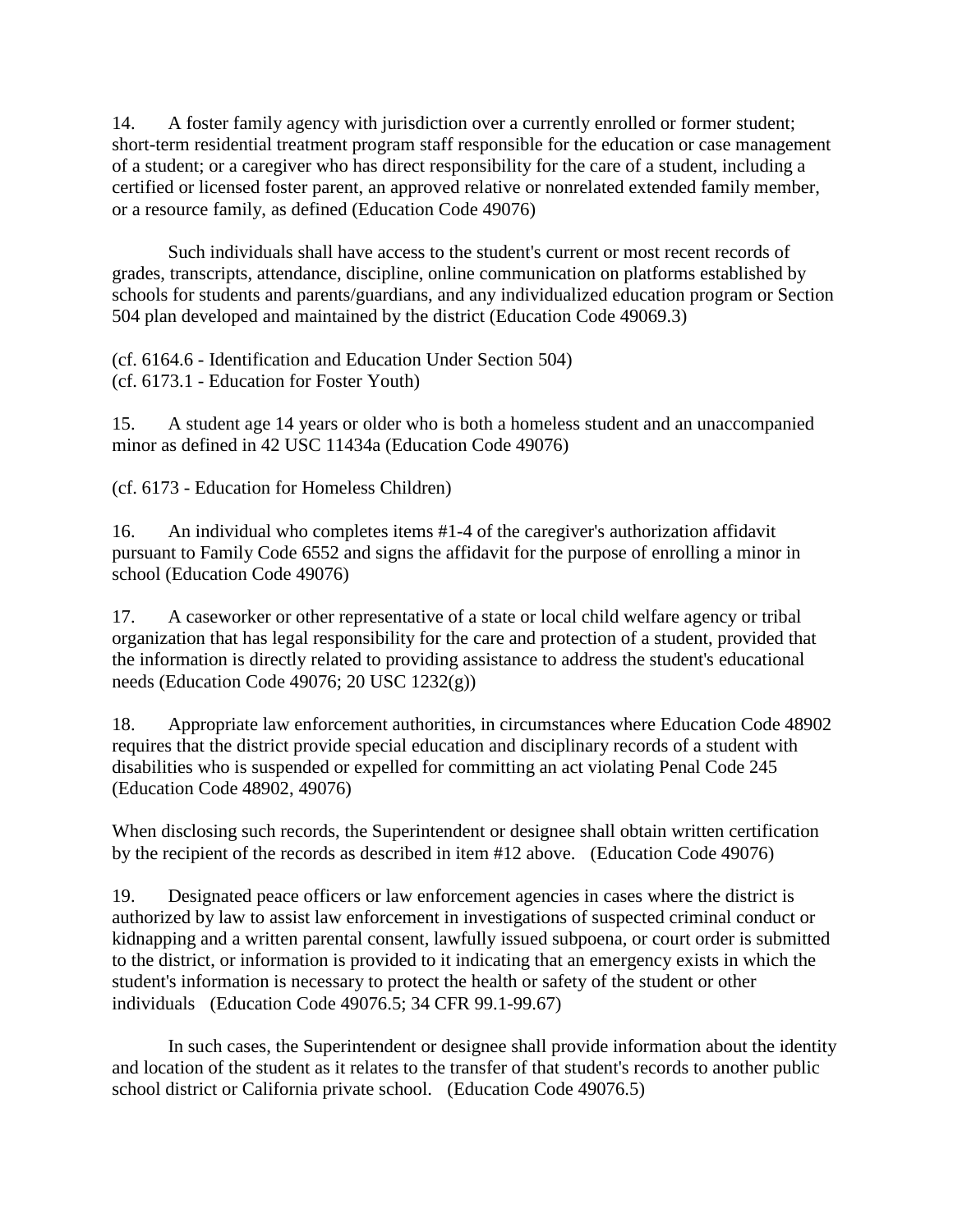When disclosing records for the above purposes, the Superintendent or designee shall obtain the necessary documentation to verify that the person, agency, or organization is a person, agency, or organization that is permitted to receive such records.

Any person, agency, or organization granted access is prohibited from releasing information to another person, agency, or organization without written permission from the parent/guardian or adult student unless specifically allowed by state law or the federal Family Educational Rights and Privacy Act. (Education Code 49076)

In addition, the parent/guardian or adult student may provide written consent for access to be granted to persons, agencies, or organizations not afforded access rights by law. The written consent shall specify the records to be released and the party or parties to whom they may be released. (Education Code 49075)

Only a parent/guardian having legal custody of the student may consent to the release of records to others. Either parent/guardian may grant consent if both parents/guardians notify the district, in writing, that such an agreement has been made. (Education Code 49061)

(cf. 5021 - Noncustodial Parents)

#### Discretionary Access

At his/her discretion, the Superintendent or designee may release information from a student's records to the following:

1. Appropriate persons, including parents/guardians of a student, in an emergency if the health and safety of the student or other persons are at stake (Education Code 49076; 34 CFR 99.31, 99.32, 99.36)

When releasing information to any such appropriate person, the Superintendent or designee shall record information about the threat to the health or safety of the student or any other person that formed the basis for the disclosure and the person(s) to whom the disclosure was made. (Education Code 49076; 34 CFR 99.32)

2. Accrediting associations (Education Code 49076; 34 CFR 99.31)

3. Under the conditions specified in Education Code 49076 and 34 CFR 99.31, organizations conducting studies on behalf of educational institutions or agencies for the purpose of developing, validating, or administering predictive tests, administering student aid programs, or improving instruction, provided that: (Education Code 49076; 34 CFR 99.31)

a. The study is conducted in a manner that does not permit personal identification of parents/guardians and students by individuals other than representatives of the organization who have legitimate interests in the information.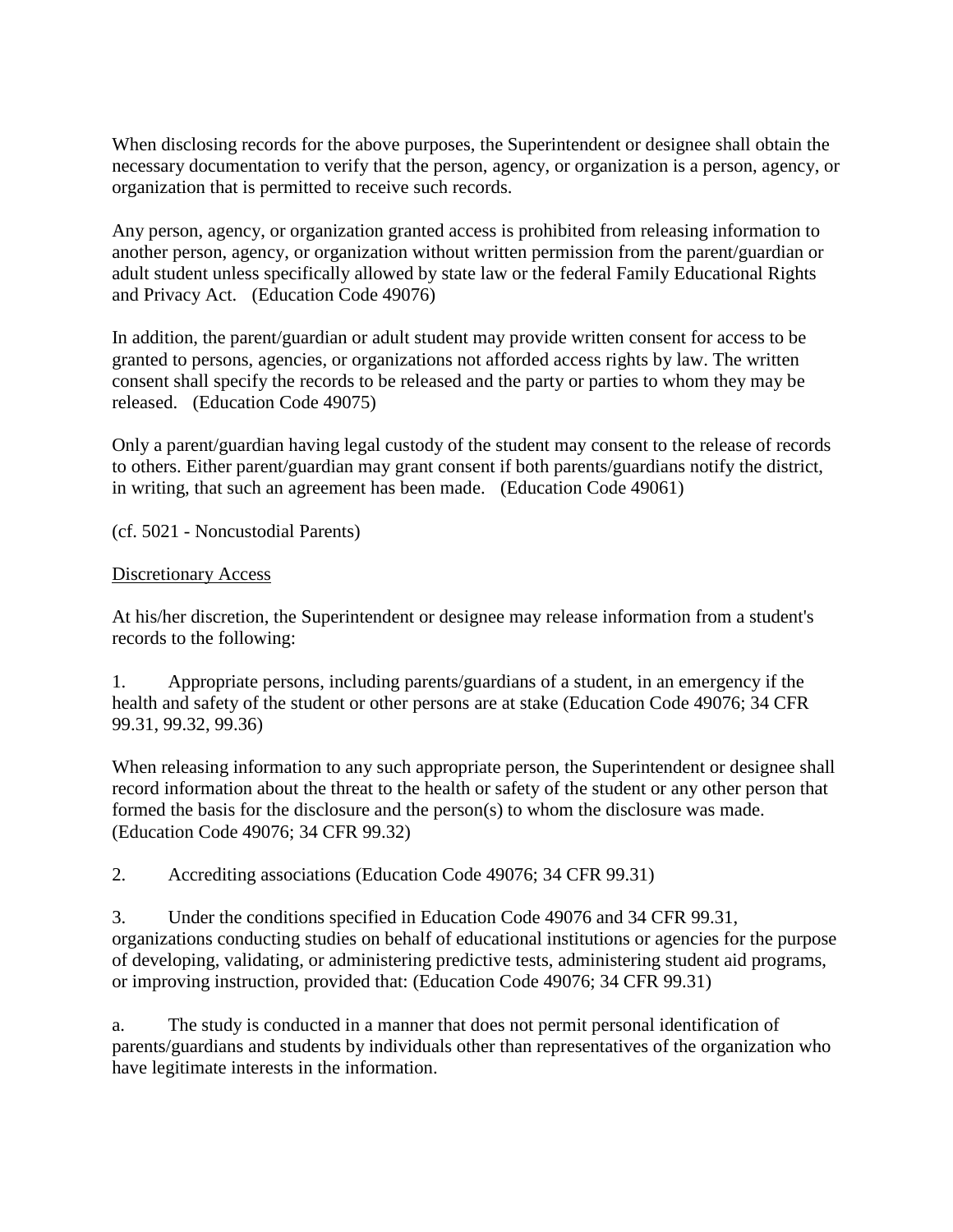b. The information is destroyed when no longer needed for the purposes for which the study is conducted.

c. The district enters into a written agreement with the organization that complies with 34 CFR 99.31.

4. Officials and employees of private schools or school systems where the student is enrolled or intends to enroll, subject to the rights of parents/guardians as provided in Education Code 49068 and in compliance with 34 CFR 99.34 (Education Code 49076; 34 CFR 99.31, 99.34)

5. Local health departments operating countywide or regional immunization information and reminder systems and the California Department of Public Health, unless the parent/guardian has requested that no disclosures of this type be made (Health and Safety Code 120440)

6. Contractors and consultants having a legitimate educational interest based on services or functions which have been outsourced to them through a formal written agreement or contract by the district, excluding volunteers or other parties (Education Code 49076)

## (cf. 3600 - Consultants)

7. Agencies or organizations in connection with the student's application for or receipt of financial aid, provided that information permitting the personal identification of a student or his/her parents/guardians for these purposes is disclosed only as may be necessary to determine the eligibility of the student for financial aid, determine the amount of financial aid, determine the conditions which will be imposed regarding the financial aid, or enforce the terms or conditions of the financial aid (Education Code 49076; 34 CFR 99.31, 99.36)

8. County elections officials for the purpose of identifying students eligible to register to vote or offering such students an opportunity to register, subject to the provisions of 34 CFR 99.37 and under the condition that any information provided on this basis shall not be used for any other purpose or transferred to any other person or agency (Education Code 49076; 34 CFR 99.31, 99.37)

(cf. 1400 - Relations Between Other Governmental Agencies and the Schools)

When disclosing records for the above purposes, the Superintendent or designee shall obtain the necessary documentation to verify that the person, agency, or organization is a person, agency, or organization that is permitted to receive such records.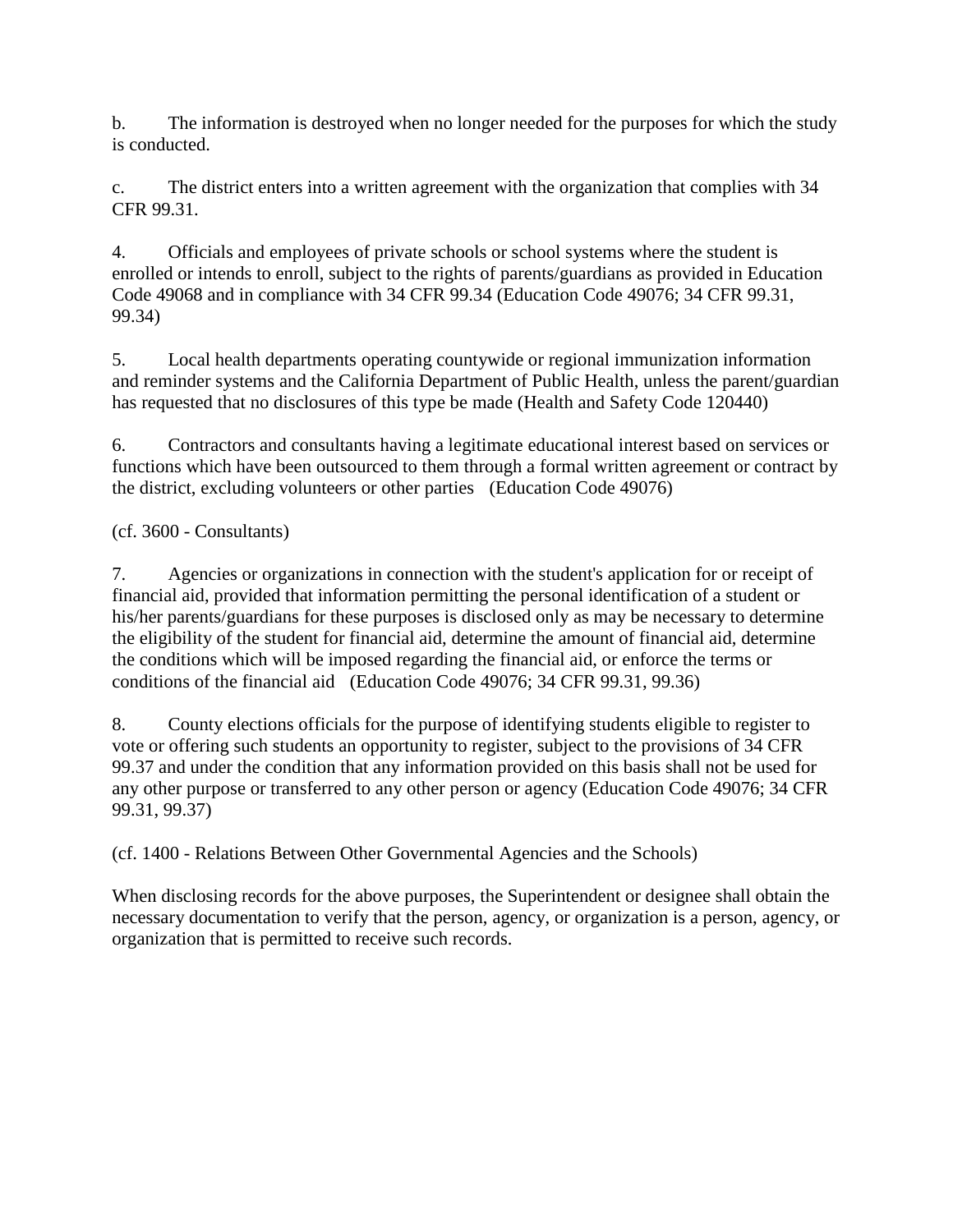#### De-identification of Records

When authorized by law for any program audit, educational research, or other purposes, the Superintendent or designee may release information from a student record without prior consent of the parent/guardian or adult student after the removal of all personally identifiable information. Prior to releasing such information, the Superintendent or designee shall make a reasonable determination that the student's identity is not personally identifiable, whether through single or multiple releases and taking into account other reasonably available information. (Education Code 49074, 49076; 34 CFR 99.31)

### Process for Providing Access to Records

Student records shall be maintained in a central file at the school attended by the student or, when records are maintained at different locations, a notation shall be placed in the central file indicating where other records may be found. Parents/guardians shall be notified of the location of student records if not centrally located. (Education Code 49069; 5 CCR 433)

The custodian of records shall be responsible for the security of student records and shall ensure that access is limited to authorized persons. (5 CCR 433)

The custodian of records shall develop reasonable methods, including physical, technological, and administrative controls, to ensure that school officials and employees obtain access to only those student records in which they have legitimate educational interests. (34 CFR 99.31)

To inspect, review, or obtain copies of student records, authorized persons shall submit a request to the custodian of records. Prior to granting the request, the custodian of records shall authenticate the individual's identity. For any individual granted access based on a legitimate educational interest, the request shall specify the interest involved.

When required by law, the parent/guardian shall provide written, signed, and dated consent before the district discloses the student record. Such consent may be given through electronic means in those cases where it can be authenticated. The district's consent form shall specify the records that may be disclosed, state the purpose of the disclosure, and identify the party or class of parties to whom the disclosure may be made. Upon request by the parent/guardian, the district shall provide him/her a copy of the records disclosed. (34 CFR 99.30)

If the parent/guardian refuses to provide written consent for the release of student information, the Superintendent or designee shall not release the information, unless it is otherwise subject to release based on a court order or a lawful subpoena.

Within five business days following the date of request, a parent/guardian or other authorized person shall be granted access to inspect, review, and obtain copies of student records during regular school hours. (Education Code 49069)

Qualified certificated personnel shall be available to interpret records when requested. (Education Code 49069)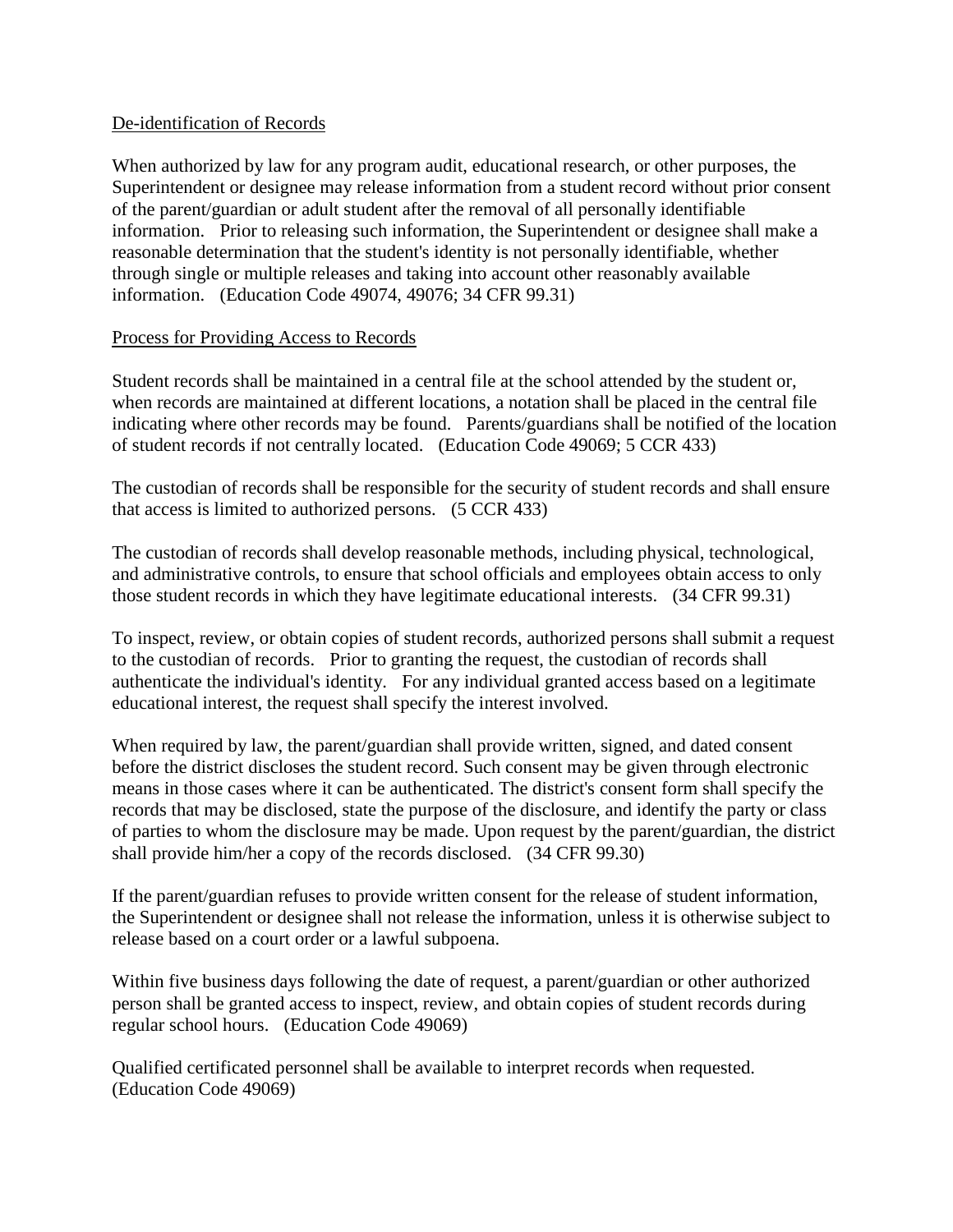The custodian of records or the Superintendent or designee shall prevent the alteration, damage, or loss of records during inspection. (5 CCR 435)

## Access Log

A log shall be maintained for each student's record which lists all persons, agencies, or organizations requesting or receiving information from the records and the legitimate educational interest of the requester. (Education Code 49064)

In every instance of inspection by persons who do not have assigned educational responsibility, the custodian of records shall make an entry in the log indicating the record inspected, the name of the person granted access, the reason access was granted, and the time and circumstances of inspection. (5 CCR 435)

The custodian of records shall also make an entry in the log regarding any request for records that was denied and the reason for the denial.

The log shall include requests for access to records by:

- 1. Parents/guardians or adult students
- 2. Students who are 16 years of age or older or who have completed the 10th grade
- 3. Parties obtaining district-approved directory information

4. Parties who provide written parental consent, in which case the consent notice shall be filed with the record pursuant to Education Code 49075

- 5. School officials and employees who have a legitimate educational interest
- 6. Law enforcement personnel seeking to enforce immigration laws

The log shall be accessible only to the parent/guardian, adult student, dependent adult student, student who is age 16 years or older or who has completed the 10th grade, custodian of records, and certain state or federal officials. (Education Code 49064; 5 CCR 432)

## Duplication of Student Records

To provide copies of any student record, the district shall charge a reasonable fee not to exceed the actual cost of providing the copies. No charge shall be made for providing up to two transcripts or up to two verifications of various records for any former student. No charge shall be made to locate or retrieve any student record. (Education Code 49065)

(cf. 3260 - Fees and Charges)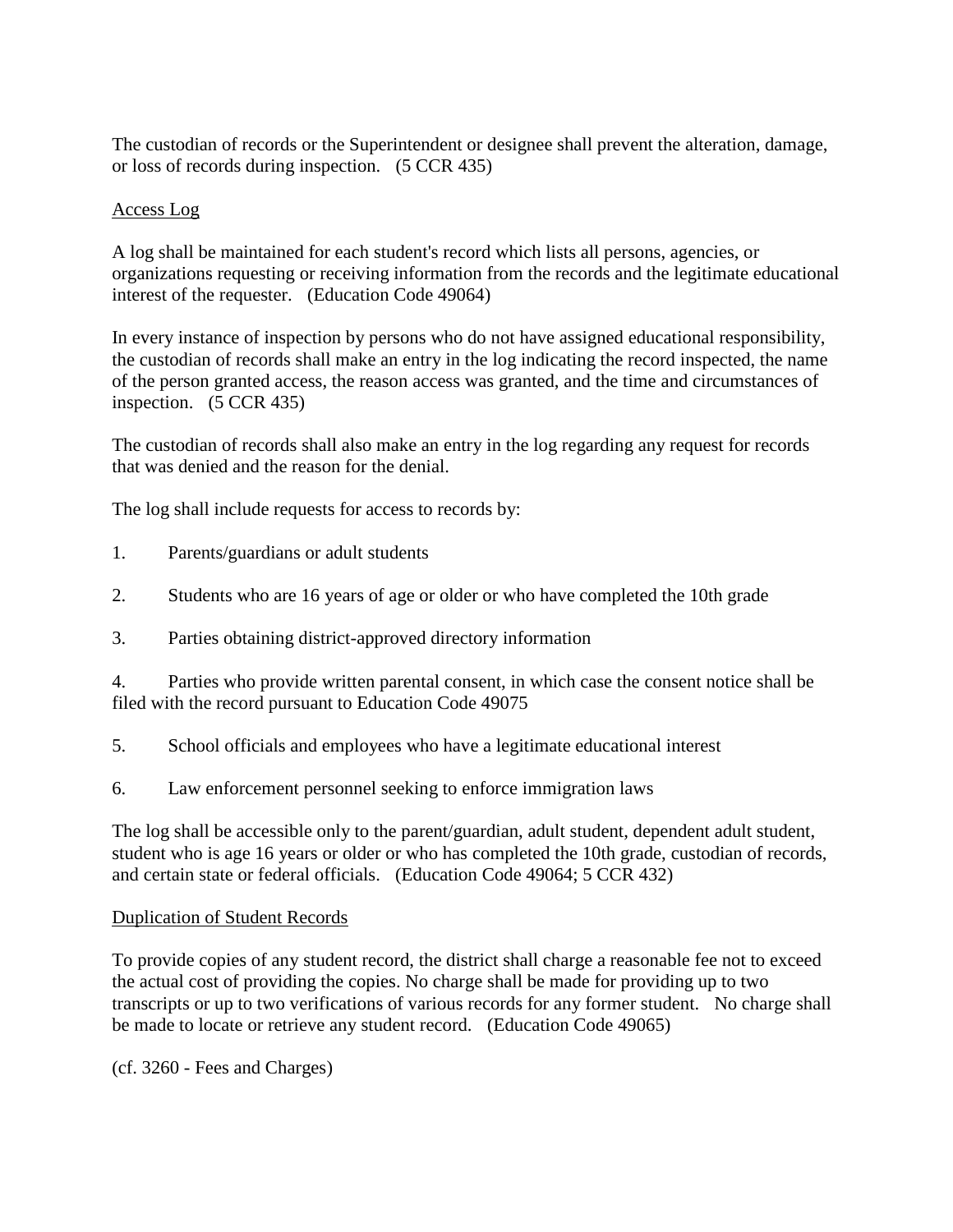## Changes to Student Records

Only a parent/guardian having legal custody of a student or an adult student may challenge the content of a record or offer a written response to a record. (Education Code 49061)

(cf. 5125.3 - Challenging Student Records)

No additions except routine updating shall be made to a student's record after high school graduation or permanent departure without prior consent of the parent/guardian or adult student. (5 CCR 437)

A student's legal name or gender as entered on the mandatory student record required pursuant to 5 CCR 432 shall only be changed with proper documentation. However, at the written request of a student or, if appropriate, his/her parents/guardians, the district shall use the student's preferred name and pronouns consistent with his/her gender identity on all other district-related documents.

(cf. 5145.3 - Nondiscrimination/Harassment)

### Retention and Destruction of Student Records

All anecdotal information and assessment reports maintained as student records shall be dated and signed by the individual who originated the data. (5 CCR 431)

The following mandatory permanent student records shall be kept indefinitely: (5 CCR 432, 437)

- 1. Legal name of student
- 2. Date and place of birth and method of verifying birth date (cf. 5111 Admission)
- 3. Sex of student
- 4. Name and address of parent/guardian of minor student
- a. Address of minor student if different from the above
- b. Annual verification of parent/guardian's name and address and student's residence

(cf. 5111.1 - District Residency)

5. Entrance and departure dates of each school year and for any summer session or other extra session

6. Subjects taken during each year, half-year, summer session, or quarter, and marks or credits given (cf. 5121 - Grades/Evaluation of Student Achievement)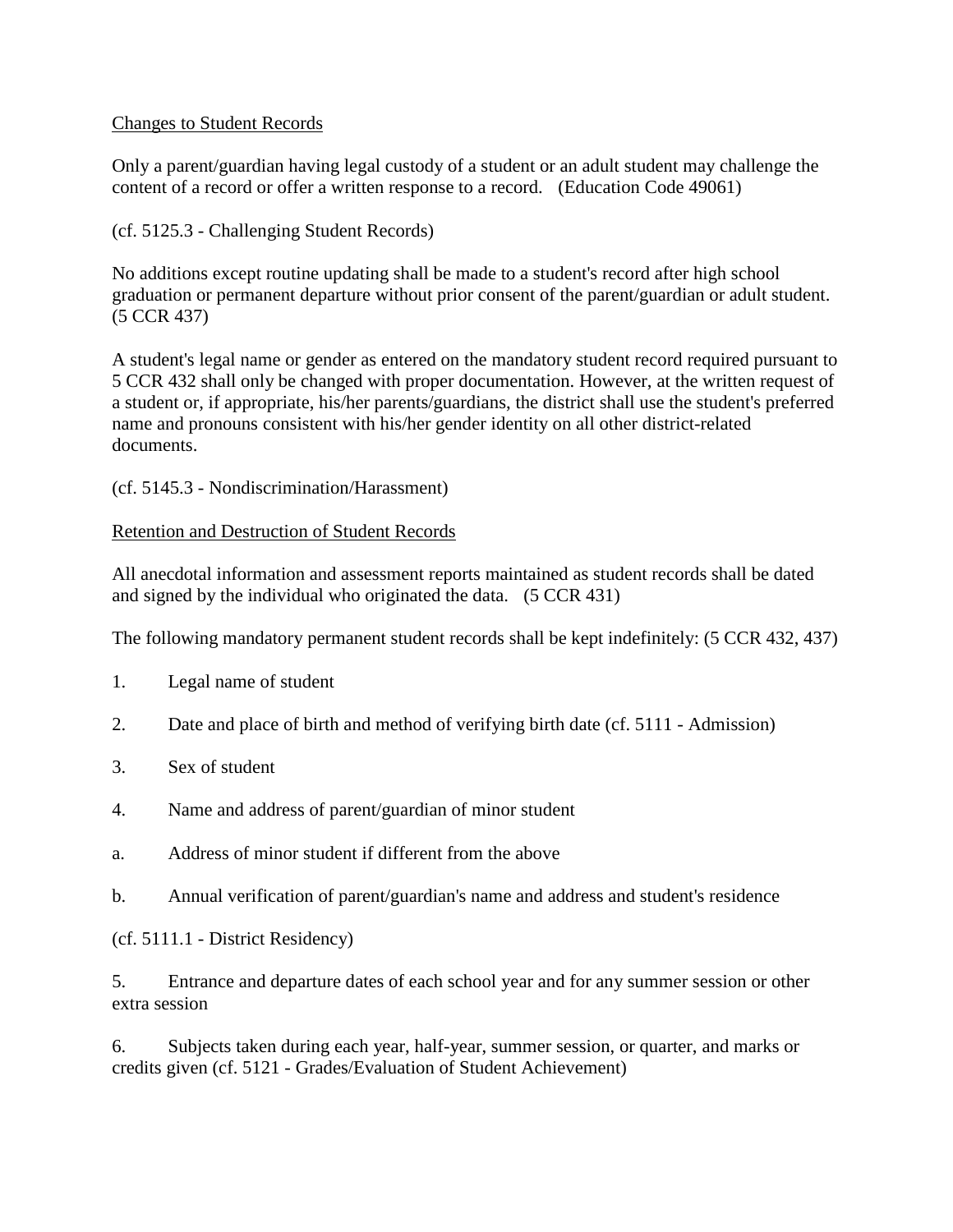7. Verification of or exemption from required immunizations (cf. 5141.31 - Immunizations)

8. Date of high school graduation or equivalent

Mandatory interim student records, unless forwarded to another district, shall be maintained subject to destruction during the third school year after the school year in which they originated, following a determination that their usefulness has ceased or the student has left the district. These records include: (Education Code 48918, 51747; 5 CCR 432, 437, 16027)

1. Expulsion orders and the causes therefor

(cf. 5144.1 - Suspension and Expulsion/Due Process) (cf. 5144.2 - Suspension and Expulsion/Due Process (Students with Disabilities))

2. A log identifying persons or agencies who request or receive information from the student record

3. Health information, including verification or waiver of the health screening for school entry

(cf. 5141.32 - Health Screening for School Entry)

4. Information on participation in special education programs, including required tests, case studies, authorizations, and evidence of eligibility for admission or discharge

(cf. 6159 - Individualized Education Program) (cf. 6164.4 - Identification and Evaluation of Individuals for Special Education)

5. Language training records

(cf. 6174 - Education for English Learners)

6. Progress slips/notices required by Education Code 49066 and 49067

7. Parental restrictions/stipulations regarding access to directory information

8. Parent/guardian or adult student rejoinders to challenged records and to disciplinary action

9. Parent/guardian authorization or denial of student participation in specific programs

10. Results of standardized tests administered within the past three years

(cf. 6162.51 - State Academic Achievement Tests)

11. Written findings resulting from an evaluation conducted after a specified number of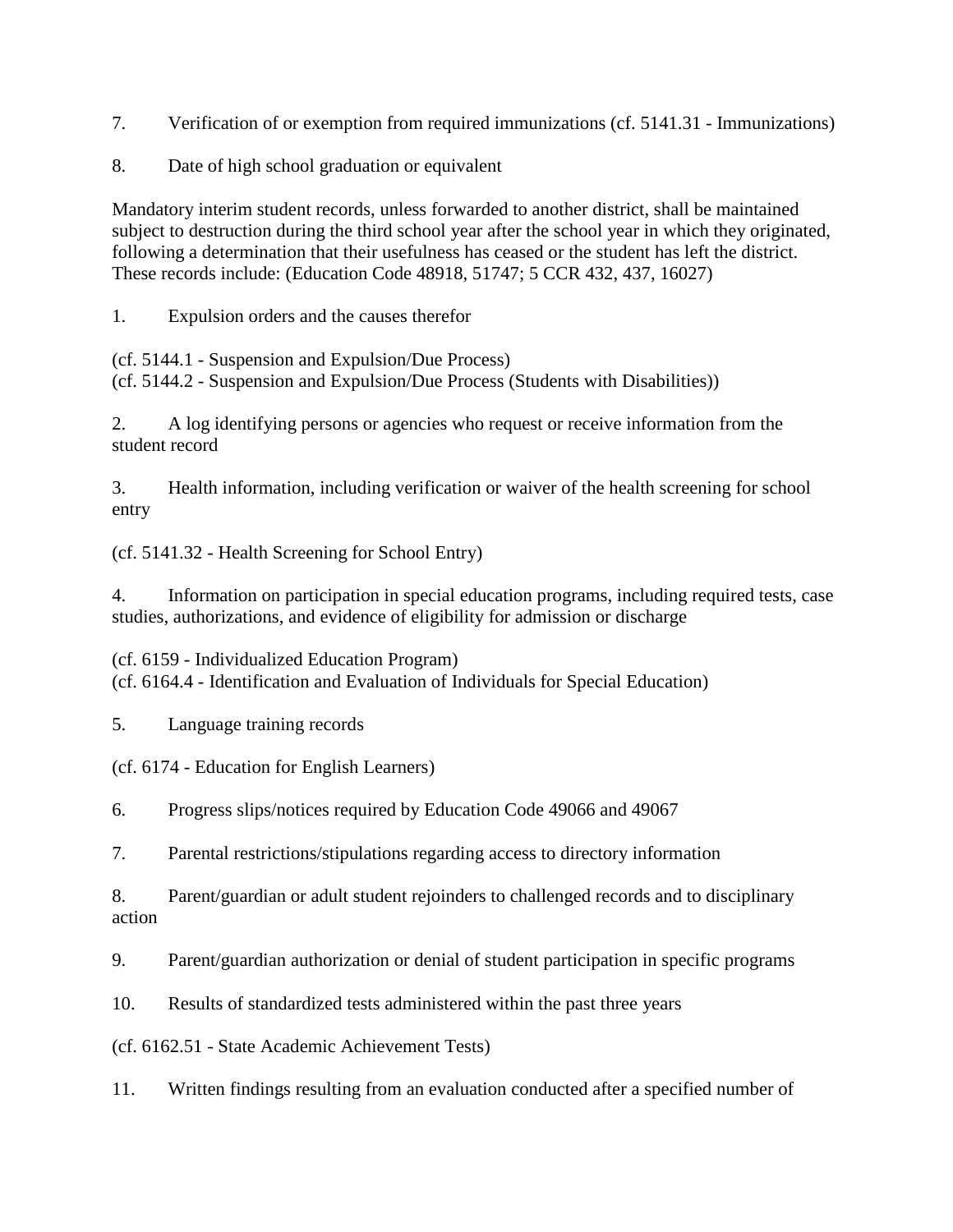missed assignments to determine whether it is in a student's best interest to remain in independent study (cf. 6158 - Independent Study)

Permitted student records may be destroyed six months after the student completes or withdraws from the educational program, including: (5 CCR 432, 437)

- 1. Objective counselor and/or teacher ratings
- 2. Standardized test results older than three years
- 3. Routine disciplinary data (cf. 5144 Discipline)
- 4. Verified reports of relevant behavioral patterns
- 5. All disciplinary notices
- 6. Supplementary attendance records

Records shall be destroyed in a way that assures they will not be available to possible public inspection in the process of destruction. (5 CCR 437)

#### Transfer of Student Records

When a student transfers into this district from any other school district or a private school, the Superintendent or designee shall inform the student's parent/guardian of his/her rights regarding student records, including the right to review, challenge, and receive a copy of student records. (Education Code 49068; 5 CCR 438)

When a student transfers into this district from another district, the Superintendent or designee shall request that the student's previous district provide any records, either maintained by that district in the ordinary course of business or received from a law enforcement agency, regarding acts committed by the transferring student that resulted in his/her suspension or expulsion. (Education Code 48201)

#### (cf. 4158/4258/4358 - Employee Security) (cf. 5119 - Students Expelled From Other Districts)

When a student transfers from this district to another school district or to a private school, the Superintendent or designee shall forward a copy of the student's mandatory permanent record within 10 school days of the district's receipt of the request for the student's records. The original record or a copy shall be retained permanently by this district. If the transfer is to another California public school, the student's entire mandatory interim record shall also be forwarded. If the transfer is out of state or to a private school, the mandatory interim record may be forwarded. Permitted student records may be forwarded to any other district or private school. (Education Code 48918, 49068; 5 CCR 438)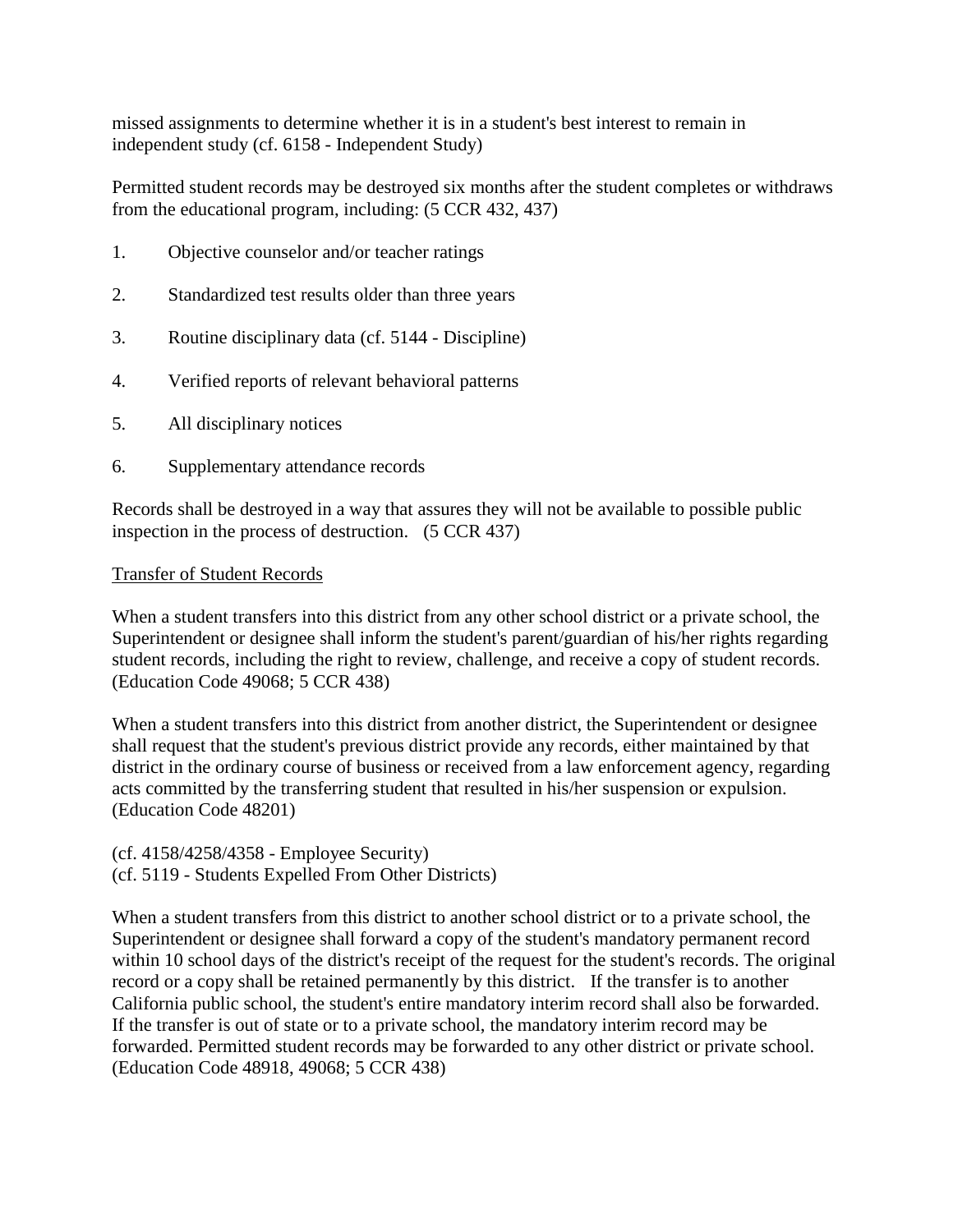Upon receiving a request from a county placing agency to transfer a student in foster care out of a district school, the Superintendent or designee shall transfer the student's records to the next educational placement within two business days. (Education Code 49069.5)

All student records shall be updated before they are transferred. (5 CCR 438)

Student records shall not be withheld from the requesting district because of any charges or fees owed by the student or parent/guardian. (5 CCR 438)

If the district is withholding grades, diploma, or transcripts from the student because of his/her damage or loss of school property, this information shall be sent to the requesting district along with the student's records.

## (cf. 5125.2 - Withholding Grades, Diploma or Transcripts)

## Notification of Parents/Guardians

Upon any student's initial enrollment, and at the beginning of each school year thereafter, the Superintendent or designee shall notify parents/guardians and eligible students, in writing, of their rights related to student records. If 15 percent or more of the students enrolled in the district speak a single primary language other than English, then the district shall provide these notices in that language. Otherwise, the district shall provide these notices in the student's home language insofar as practicable. The district shall effectively notify parents/guardians or eligible students with disabilities. (Education Code 49063, 48985; 34 CFR 99.7)

(cf. 5145.6 - Parental Notifications)

The notice shall include: (Education Code 49063; 34 CFR 99.7, 99.34)

- 1. The types of student records kept by the district and the information contained therein
- 2. The title(s) of the official(s) responsible for maintaining each type of record
- 3. The location of the log identifying those who request information from the records
- 4. District criteria for defining school officials and employees and for determining legitimate educational interest
- 5. District policies for reviewing and expunging student records
- 6. The right to inspect and review student records and the procedures for doing so

7. The right to challenge and the procedures for challenging the content of a student record that the parent/guardian or student believes to be inaccurate, misleading, or otherwise in violation of the student's privacy rights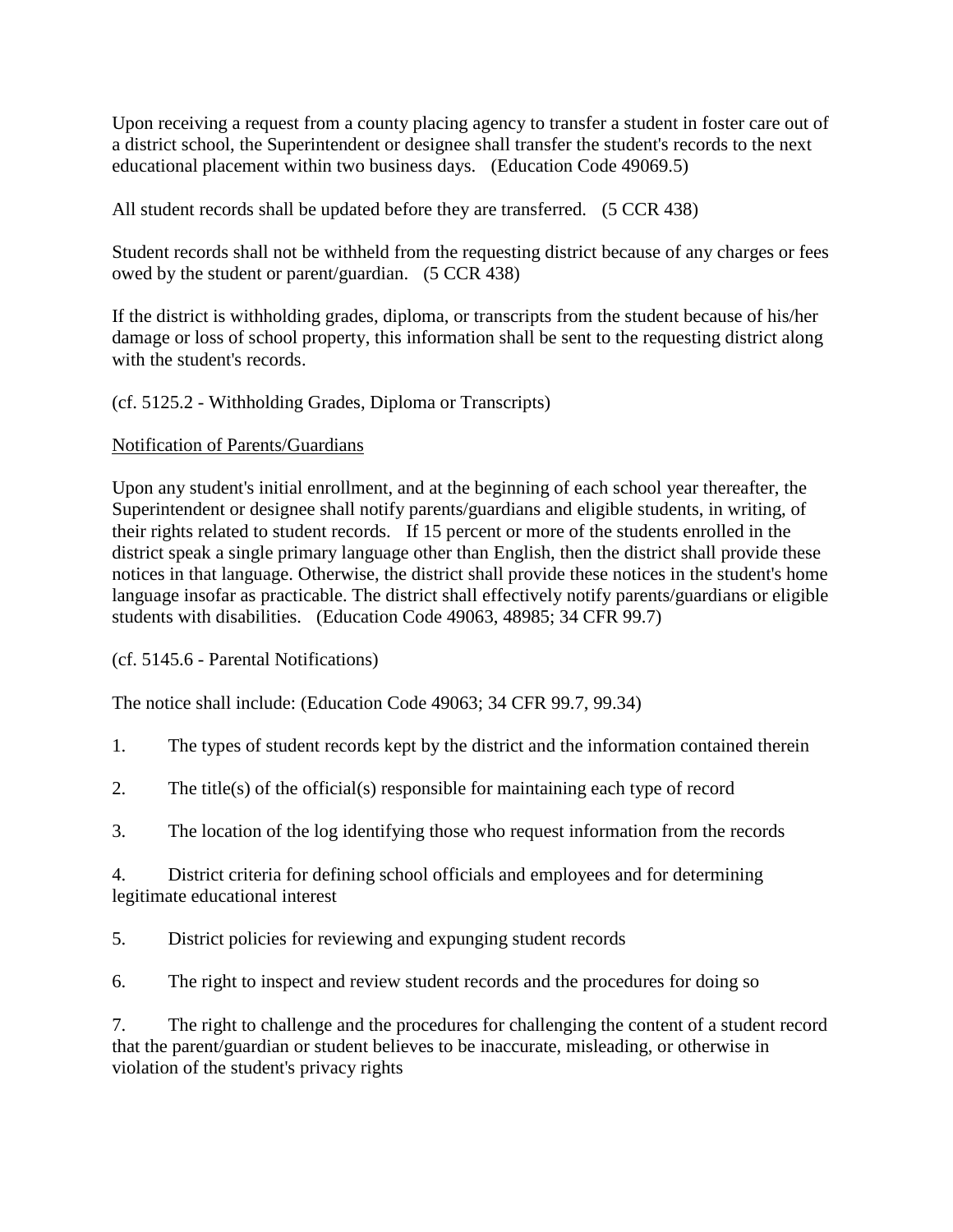8. The cost, if any, charged for duplicating copies of records

9. The categories of information defined as directory information pursuant to Education Code 49073

10. The right to consent to disclosures of personally identifiable information contained in the student's records except when disclosure without consent is authorized by law

11. Availability of the curriculum prospectus developed pursuant to Education Code 49091.14 containing the titles, descriptions, and instructional aims of every course offered by the school (cf. 5020 - Parent Rights and Responsibilities)

12. Any other rights and requirements set forth in Education Code 49060-49078, and the right of parents/guardians to file a complaint with the U.S. Department of Education concerning an alleged failure by the district to comply with 20 USC 1232g

13. A statement that the district forwards education records to other agencies or institutions that request the records and in which the student seeks or intends to enroll or is already enrolled as long as the disclosure is for purposes related to the student's enrollment

In addition, the annual parental notification shall include a statement that a student's citizenship status, immigration status, place of birth, or any other information indicating national origin will not be released without parental consent or a court order.

# Student Records from Social Media

For the purpose of gathering and maintaining records of students' social media activity, the Superintendent or designee shall: (Education Code 49073.6)

1. Gather or maintain only information that pertains directly to school safety or student safety

2. Provide a student with access to any information that the district obtained from his/her social media activity and an opportunity to correct or delete such information

3. Destroy information gathered from social media and maintained in student records within one year after a student turns 18 years of age or within one year after the student is no longer enrolled in the district, whichever occurs first

4. Notify each parent/guardian that the student's information is being gathered from social media and that any information maintained in the student's records shall be destroyed as provided in item #3 above. The notification shall also include, but is not limited to, an explanation of the process by which a student or his/her parent/guardian may access the student's records for examination of the information gathered or maintained and the process by which removal of the information may be requested or corrections to the information may be made. The notification may be provided as part of the annual parental notification required pursuant to Education Code 48980.